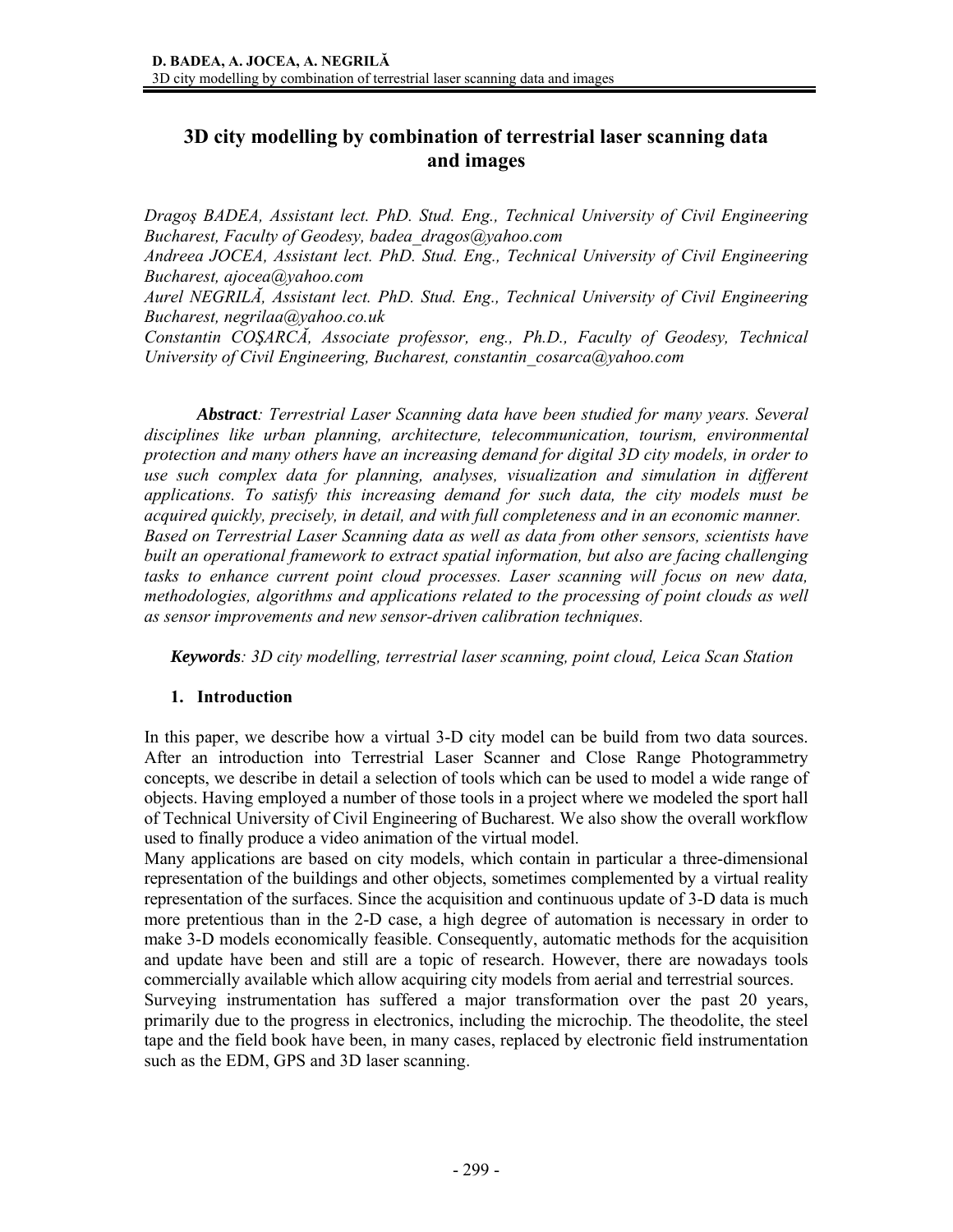Each technique has come with something new: the EDM has introduced the electronically horizontal distance; GPS has introduced the "vector" and at present surveying with a terrestrial laser scanner generates a new set of information – *the point cloud*.

#### **2. Terrestrial Laser Scanning - Idea and Concept**

Large progress has been made in the area of terrestrial laser scanners during the last decade. A number of scanners is nowadays available which allow to measure millions of 3-D points in a matter of minutes. *(Lohmann, 2004)* Although it is usually the case that dense terrestrial 3-D data is acquired for selected objects only, using a fixed number of viewpoints, it is worth to note that there are commercial systems under development which allow to acquire dense, large scale 3-D point clouds from terrestrial laser scanning using moving platforms *(Wack et al., 2003; Kress-Lorenz et al., 2004).* 

The laser scanner technology is an accurate and efficient way to collect and present field data; it provides rich and reliable information about the base design of buildings, monitor changes, etc. Moreover, one of the main benefits of this technology is the fact that the point cloud is an unambiguous measurement of what exists in the real world.

This technology allows us to obtain high fidelity and accurate 3D images, which can be used in common surveying applications:

- surface and volumetric calculation problems,

- creating topographic site surveys that describe planimetric features, legal boundaries, objects of interest, and contours of the terrain,

Laser scanners are optical measuring systems based on the transmission of a laser beam by moving (rotating or sweeping) mirrors on an object surface. The object is lighted point by point and then the reflected laser beam is detected. For each acquired point a distance is measured on a known direction: For each point can be calculated the X, Y and Z coordinates referenced to an internal coordinate system of laser scanner.

One of the parameters that influences the accuracy of each point in the cloud, relative to one another, is the "spot size" of the laser beam. Accuracy improves as the spot size is reduced. Other parameters that influence the accuracy of each point are the distance, the angle incidence of the laser beam, the surface properties, etc.

#### **2.1 Principle of Laser Scanning**

A terrestrial laser scanner requires a deviation mechanism in two different directions for surveying a certain region of the object of investigation. These two directions can be considered as vertical and horizontal. The laser beam travels from the electronic unit and hits the optical element, which is rotating with large velocity. On the surface of this optical unit (which behaves like a mirror) the beam is reflected and exits the laser scanning device with a specific angle β. Once the scanner has finished acquiring this β-profile the upper part of the scanner rotates with a very small angle  $(\alpha)$  around the vertical axis in order to start capturing the next, adjacent β-profile [Kraus, 2004].



Figure1. Principle of laser scanning (Cyra, 2002)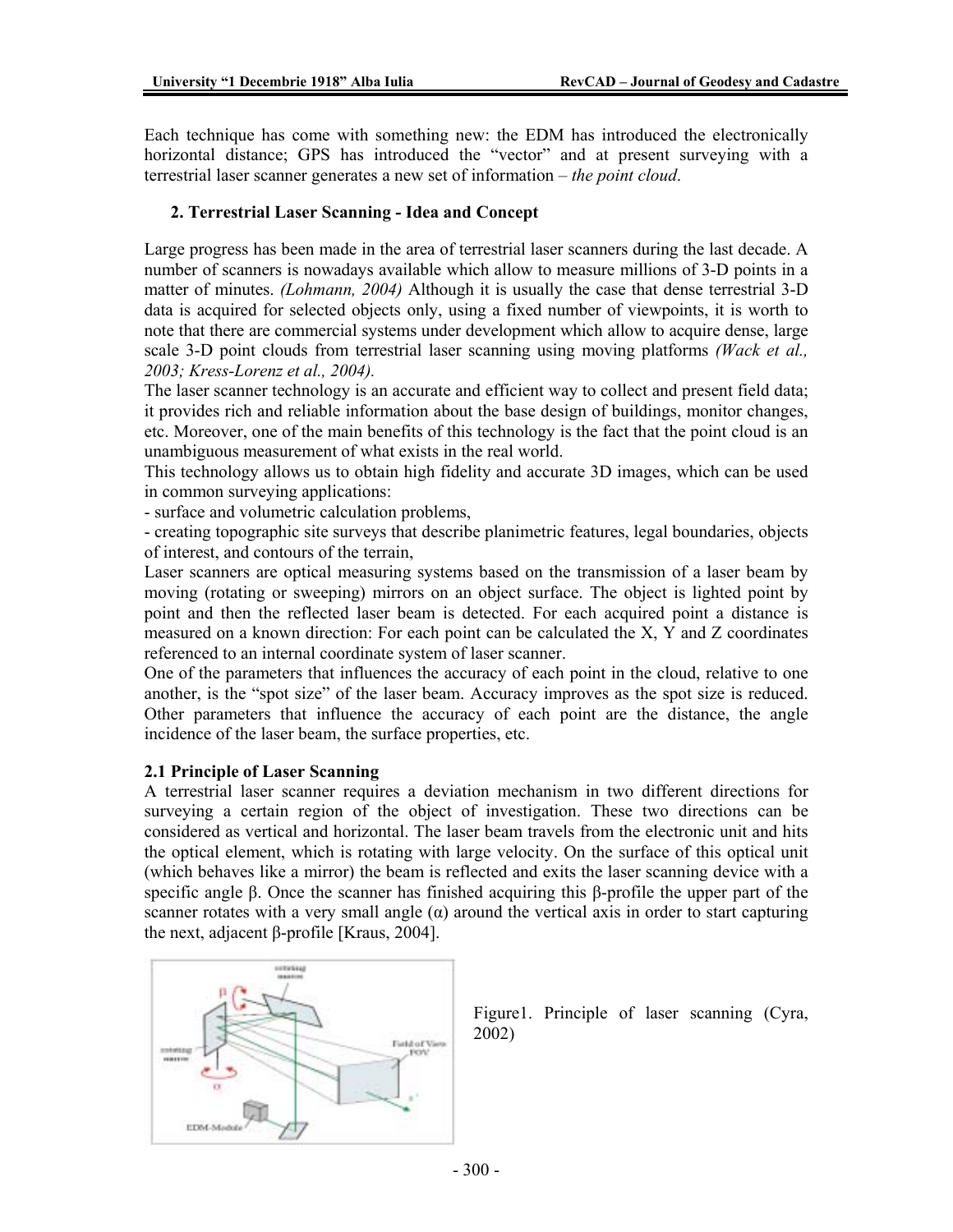A laser scanner can be considered as a high automatic entirely motorised station. Unlike entirely motorised stations, however, where the operator chooses directly the points to be surveyed, laser scanners randomly acquire a dense set of points. The operator only selects the portion of the object he wishes to acquire and the density of the points he desires in the scan. During the data acquisition process a special attention must be paid to the selection of the parameters that characterise the acquisition procedure. The following aspects should be

considered: - image field of view: scanning angle in both horizontal and vertical direction

- area to be covered in a scan
- image resolution
- measurement time: accuracy is dependent on the measurement time
- diameter of the laser beam

When the laser scanner operates, the surveyed points are referenced to an internal coordinate system or directly to the chosen coordinate system. (Figure 2).



Figure 2. Internal reference system of a laser scanner

#### **2.2 Registration and Geo-Referencing of Point Cloud to Local Control**

The collected 3D data constitute in itself a 3D representation of a scene. It is not possible to have a complete 3D representation from data acquired at a single viewpoint. To resolve the occlusion which might appear in the scene it is required to have 3D data acquired from multiple viewpoints.



Figure 3. Multiple views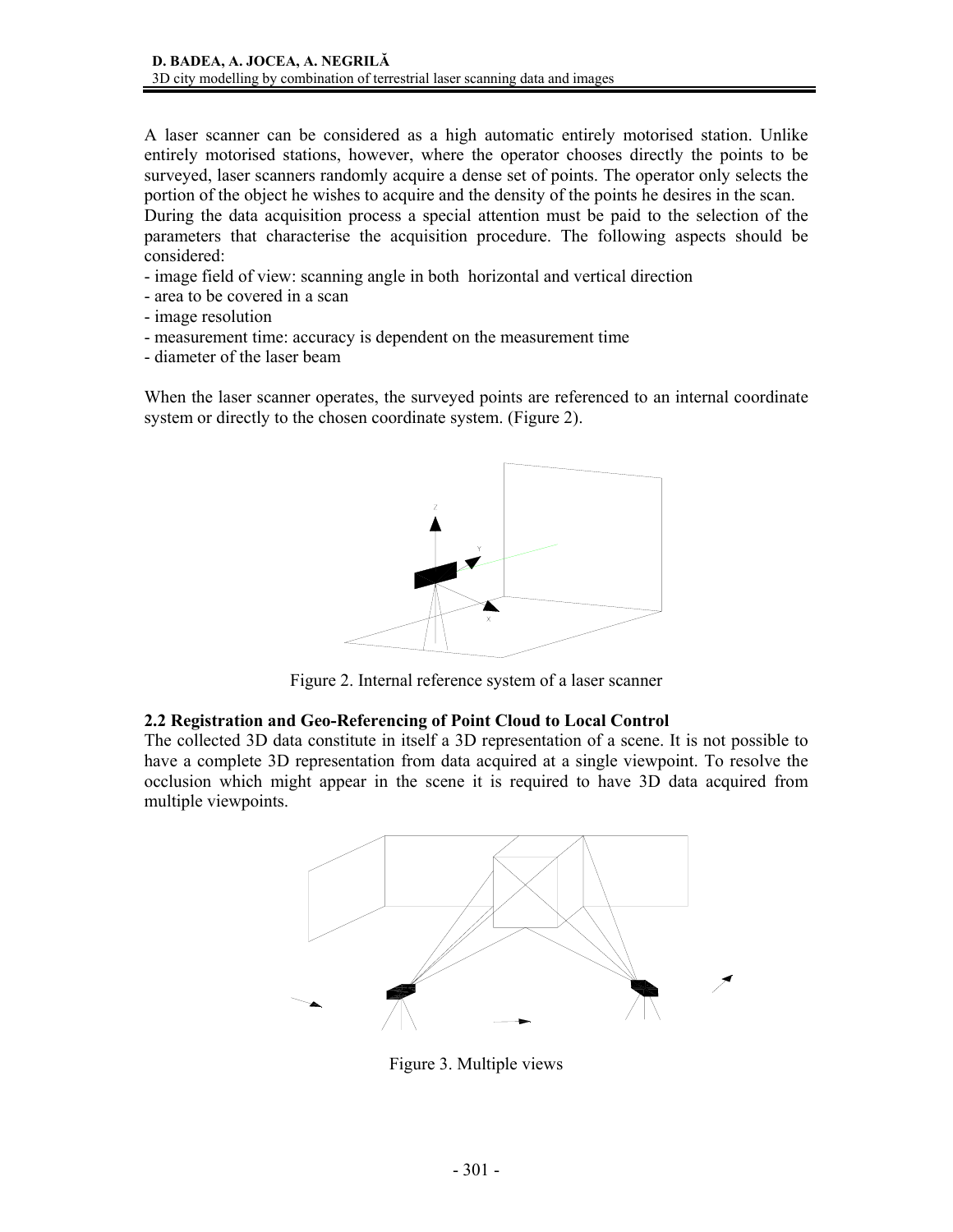Afterwards, during the processing of the scanned images, the purpose is to realize the registration of the scans, acquired from a single station, in a common point cloud. This process is called registration or orientation. For this operation similar points extracted from the point clouds acquired from multiples views (tie-points) are necessary, that can be points on the scanned object or reflecting targets.

In this way, for each scan, the reflecting targets should be placed near/on the object in such a way that at least three targets can be found in the overlapping portion. Thus the integration of the internal coordinate system of laser scanner in the existing reference system is possible.



Figure 4. Target examples: a. planar target; b. point cloud - spherical target; c. 3D model of a spherical target

In the investigation of the facilities offered by laser scanners for spatial data acquiring process a Scan Station 2 laser scanner was used from Leica Geosystems, which has the possibility to collect 50000 points per second to generate a point cloud that contains thousands and even millions of points. These points can be acquired with a relative precision of 4 mm at a range of 50 meters.

The scanner operation is controlled from a notebook by means of a cross-over cable. As the laser is sweeping across the site, an image is displayed via the screen of the connected computer, allowing the operator to navigate in the "virtual" scene and to see exactly what is being scanned.

To collect over a 1 million points in a single scan about  $10 - 12$  minutes are necessary. With a  $360^{\circ}$ x 270° field of view, the Scan Station 2 system covers a potential scan area of 20,000 cubic meters. Since the scanned objects are usually buildings, bridges, roadways, etc the scan area in the field of view can be reduced according to the distance from the scanner to the object(s).



Figure 5. Leica Scan Station 2 System

The number of points in a scan is specified by first selecting the area to be scanned. This is accomplished by using a digital photo image of the scan site, taken by the scanner, and then selecting the area using the cursor. After the area is selected, the total number of points that needs to be acquired is set, in both the vertical and horizontal plans (e.g. 250 points vertical x 350 points horizontal).

Alternatively, it can be set the desired specific grid, for example, 5 mm vertical by 5 mm horizontal, at a specific range from the scanner. Specific areas that acquire special detail can be selected

and scanned with a higher density of points.

Disadvantages of using only laser scanner data are data handling, registration, modeling, edges, and noise.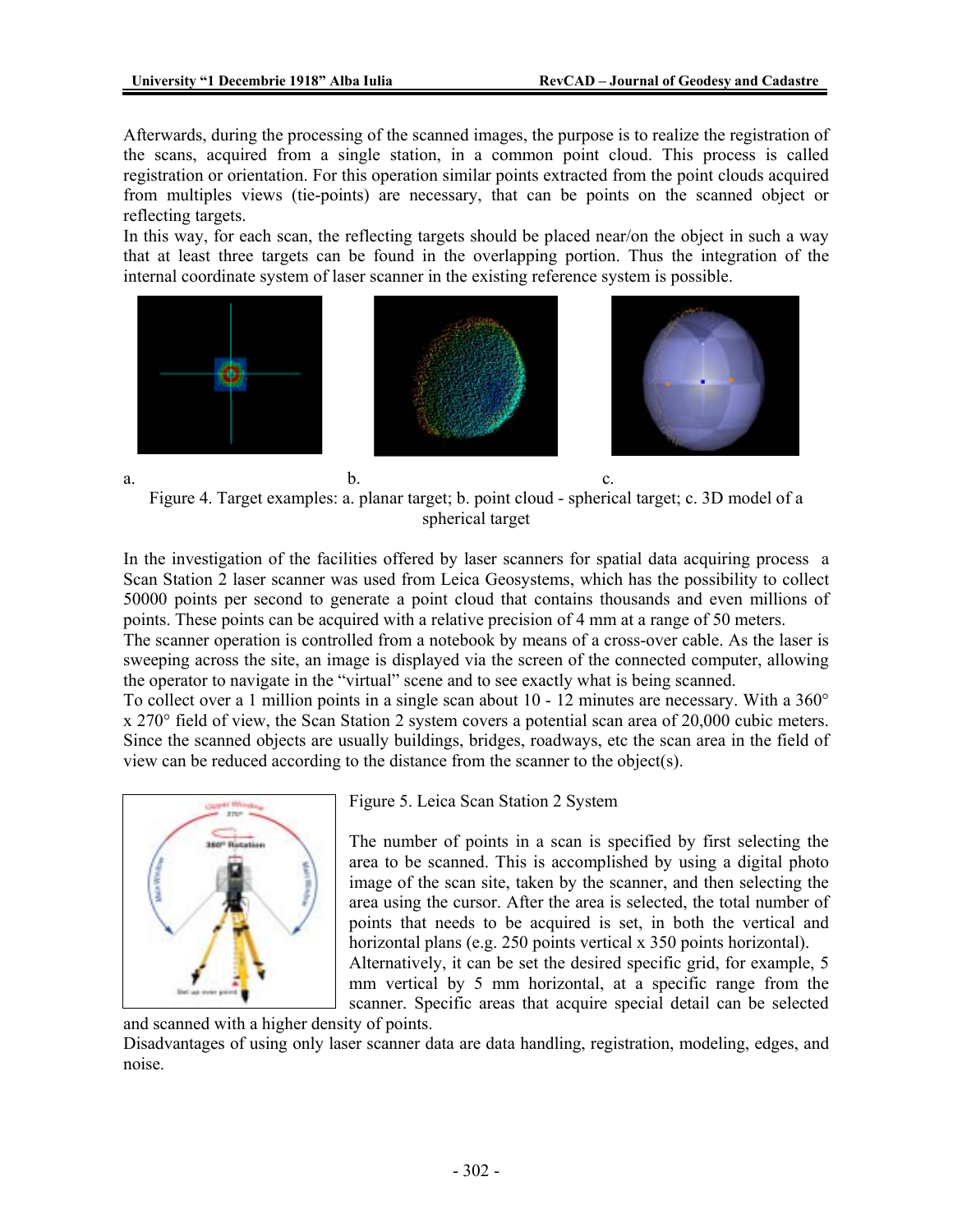#### **3. Close range photogrammetry**

Close range photogrammetry is a very established procedure, its first roots dating back as early as 1860, where Albrecht Meydenbauer made his first investigations into architectural photogrammetry. Nowadays, there are highly automated close range measuring systems, especially in industrial environments where artificial targets can be used *(Atkinson, 2000).* In architectural applications, the selection and measurement of points is still mostly carried out manually, however, matching and bundle adjustment procedures in the background speed up the acquisition process considerably. Powerful software packages are available nowadays, such as PhotoModeler, ShapeCapture, or Pictran.

Dimensional surveys of structural features are generally required to document existing conditions for engineering analysis and planning. Traditionally, survey crews obtain measurements using conventional equipment and methods, which involve physically placing measurement devices on every key feature. Using digital sensors like laser scanner combined with digital close-range photogrammetry to measure structural features with high accuracy, increased safety, and minimal impact on getting measurements on objects hard to reach.

Close-range photogrammetry is a technique for accurately measuring objects directly from photographs or digital images captured with a camera at close range. Multiple, overlapping images taken from different perspectives, produces measurements that can be used to create accurate as-built 3D models. Knowing the position of camera is not necessary because the geometry of the object is established directly from the images.

The attractiveness of relative orientation is simply that it requires no object space coordinate data. Moreover, it is well suited to image measurement scenarios where conjugate points are 'referenced' between two images, point by point, for example within a stereoscopic model. It is well known that for a given image pair, a minimum of five referenced points is required to solve for the unknown parameters in a dependent relative orientation via the coplanarity model.

Close-range photogrammetric methods have been successfully applied to projects in archaeology, architecture, automotive and aerospace engineering, and accident reconstruction.

Surveyors are able to obtain precise measurements without physically accessing each measurement point. The method is non-intrusive, creating minimal impact on activity carried at the location.

The same process can be used to obtain dimensional measurements efficiently on inaccessible structures such as tunnels and dams, and large or complex facilities such as refineries or water treatment plants. Close-range photogrammetric measurements together with Laser scanner measurements can be integrated with 3D modeling and reverse engineering processes. The acquired data is infinite and the cost savings substantial.

Disadvantages of using only close range photogrammetry are, camera calibration, time consuming while is a semi automated process and image resolution.

### *Single Camera Geometry principles*

The basic model is the *central perspective projection* (also called pin-point camera model). The primary coordinate system is positioned arbitrarily in object space, while the secondary system as its origin at the perspective camera center  $\boldsymbol{O}$ , its z-axis coincides with the principal axis and is directed away from the projection (image) plane . The scale factor is set to unity.

In the primary system we have the coordinates of the perspective center, *O*, and an object point in space,  $A : (X_0, Y_0, Z_0)$  and  $(X_A, Y_A, Z_A)$ , respectively. The projection of *A*, through *O*, in the image plane, expressed in the secondary system, give the coordinates of point  $a : (x_a, y_a, -c)$ , where "*c*" is the *principal distance* (sometimes called effective focal length), between *O* and the principal point,

*PP*. Points *A* and *a* are called *homologous*. Thus, we have  $\cdot$   $X_A = X_0 + (-\mu)R^f x_a$ , where  $\mu$  is a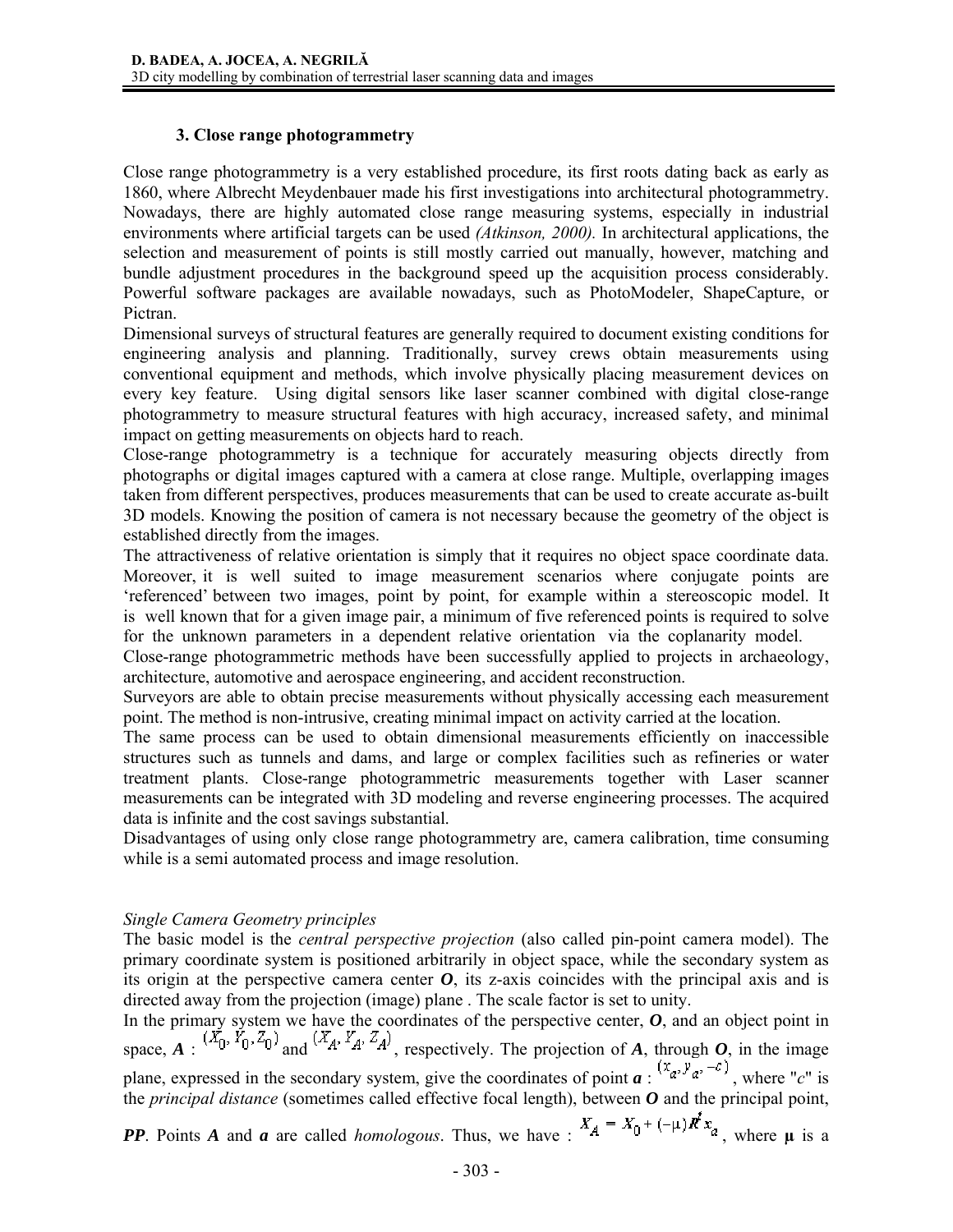positive scalar quantity proportional to the object distance from *A* to *O*. The reverse tansform is then given as Note that the vectors  $(X_A - X_0)$ ,  $x_a$  are collinear but of opposite sense.

The 3rd equation of the reverse transform above can be written explicity in terms of the scaling  $\mu$ and subsituted in the other 2 equations, leading to the *Collinearity equations*:

$$
x_a = \frac{-c[r_{11}(X_0-X_A) + r_{12}(Y_0-Y_A) + r_{13}(Z_0-Z_A)]}{[r_{31}(X_0-X_A) + r_{32}(Y_0-Y_A) + r_{33}(Z_0-Z_A)]} \text{ and } \\ y_a = \frac{-c[r_{21}(X_0-X_A) + r_{22}(Y_0-Y_A) + r_{23}(Z_0-Z_A)]}{[r_{31}(X_0-X_A) + r_{32}(Y_0-Y_A) + r_{33}(Z_0-Z_A)]}
$$

*Resection - Exterior parameters* 

Once the interior (calibration) parameters are known, their remains 6 exterior orientations parameters to determine (3D translation and rotation). This evaluation is called *resection*. At least 3 non-collinear targets, called *control points*, are needed.

### **4. Recording of the sport hall of Technical University of Civil Engineering of Bucharest**

### **4.1 Location**

The application involved scanning of sport hall of Technical University of Civil Engineering of Bucharest. The site is located near Lacul Tei garden, Lacul Tei County, in northern part of Bucharest.



Figure 6. Location of sport hall

Besides acquisition, a major concern was the integration of all data sets into a single model. Our purpose was mainly the visualization of the results. The subsequent sections first present the overall workflow we used for building a 3-D city model, then each of the acquisition techniques as well as on the integration stage is described in more detail.

### **4.2 Field operation (Data acquisition)**

### *Topographic data*

Before scanning a local geodetic network was determined, which was supposed to be used for the subsequent geo-referencing of the different scans. About 9 points were collected with a total station Leica TCR 802. The network measurements (horizontal directions, vertical angles, and distances) were processed using the least squares method. The network has been compensated as a free network, obtaining for the planimetry a standard deviation of 5.7 mm and for the altimetry a standard deviation of 3.8 mm. The point coordinates and their standard deviations can be found in the following table: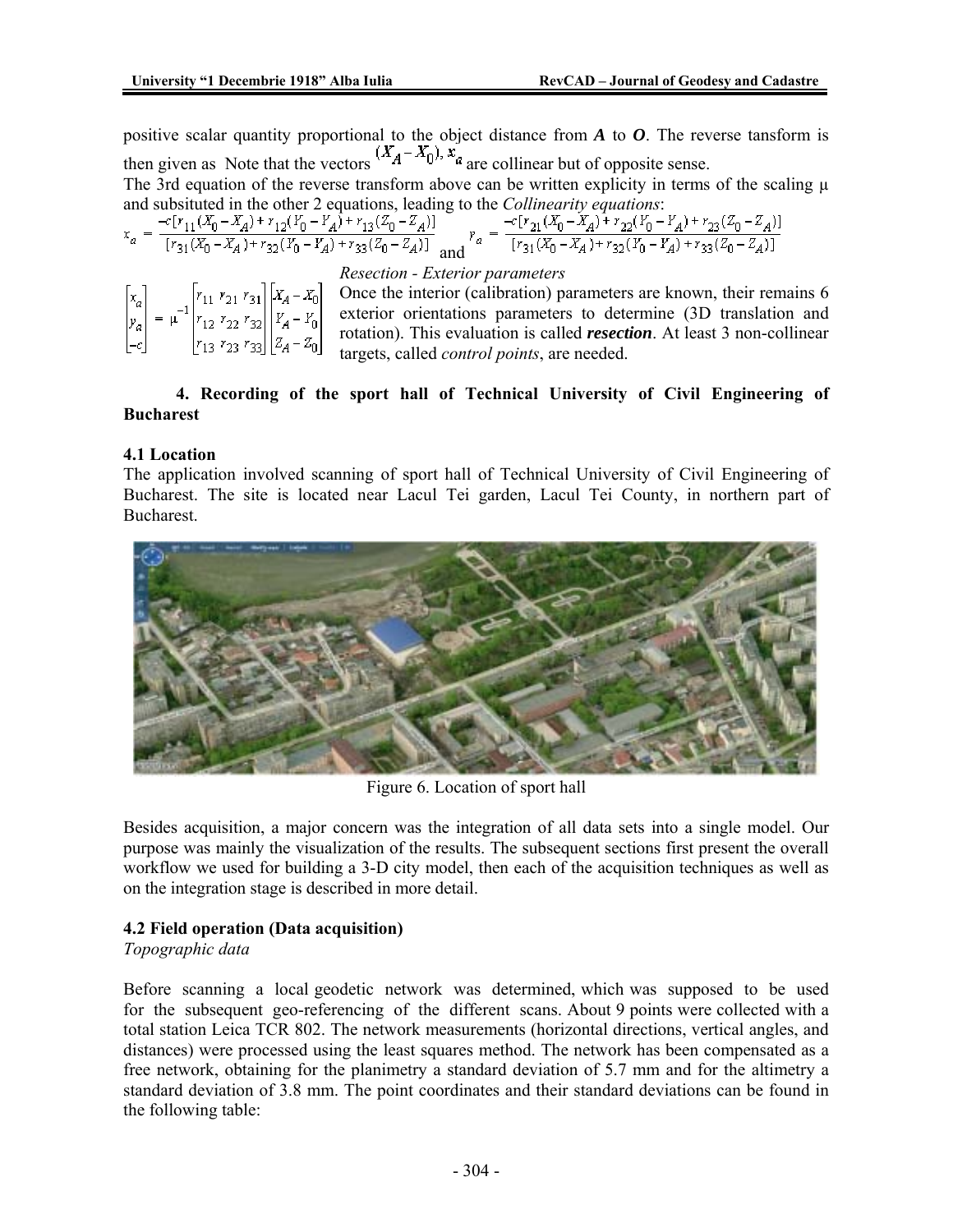| Point          | X(m)     | St.dev.<br>(mm) | Y(m)     | St.dev.<br>(mm) | H(m)    | St.dev.<br>(mm) |
|----------------|----------|-----------------|----------|-----------------|---------|-----------------|
| S <sub>1</sub> | 4999.999 | 4.3             | 3000.000 | 3.9             | 100.000 | 0.0             |
| S <sub>2</sub> | 5012.164 | 4.6             | 3037.441 | 3.6             | 99.660  | 2.8             |
| S <sub>3</sub> | 5053.282 | 4.6             | 3043.866 | 3.6             | 99.752  | 3.7             |
| S <sub>4</sub> | 5070.421 | 4.2             | 3031.737 | 3.6             | 100.257 | 4.2             |
| S <sub>5</sub> | 5015.690 | 4.3             | 2968.176 | 3.9             | 100.207 | 2.8             |
| S6             | 5054.643 | 4.2             | 2981.016 | 4.0             | 100.262 | 3.7             |
| S7             | 5097.044 | 4.1             | 2996.169 | 4.3             | 100.398 | 4.2             |
| S8             | 5102.062 | 4.0             | 3023.030 | 4.0             | 100.977 | 4.4             |
| S <sub>9</sub> | 5096.960 | 4.2             | 3039.405 | 3.4             | 100.829 | 4.4             |

#### *Laser scanning data*

The recording of the complete object by the laser scanning system required nine different scanner stations which provided 14 scans in total using a grid width of 5 cm. The measuring distances to the object were between 15-50 m. In total 1.5 million points were collected which yielded a file size of 302 Mb. The data acquisition with the laser scanner was accomplished on two workdays.

#### *Photogrammetric data*

Photogrammetry technigues allow you to convert images of an object into a 3D model. Using a digital camera with known characteristic (lens focal length, imager size and number of pixels), you need a minimum of two pictures of an object. If you can indicate the same three object points in the two images and you can indicate a known dimension you can determine other 3D points in the images.

Photogrammetry is a very good tool if you have limited access time to the object to be modelled. Images can be captured very quickly. The trade-off is that it can take a lot of time to process the images. If the number of points required to create a useful model is large, it can be very tedious with photogrammetry.

The quality / accuracy of the 3D model can be affected by several things. The quality of the camera lens and the resolution of the imager chip, the camera calibration, and the number of images taken are all important.

There were used about 30 images because of the difficult conditions on one side of the building like short distance and an abundance of vegetation.

#### **Office operation (Data processing)**

The data processing was carried out exclusively in the Cyclone software modules. The first step of the processing was the transformation of all point clouds from the local scanner coordinate system into the common coordinate system (**registration**). This processing step was performed in Cyclone software by a 3D Helmert transformation without scaling factor. The registration was carried out as an automated process using HDS Leica targets. These targets were already recognized semiautomatically by the software during the scanning phase. The registration that could be obtained Was 22 mm.<br>54 Registration Diagnostics

```
Status: VALID Registration
Mean Absolute Error:
   for Enabled Constraints = 0.022 m
for Disabled Constraints - 0.077 a<br>Date: 2009.05.05.10:00:00
Database name : sala de sport
 Consultor Life
```
Figure 7. Registration diagnostic

For the creation of more realistic realizations of the building facades we used close range acquisition techniques. For this task we used a non metric digital still camera from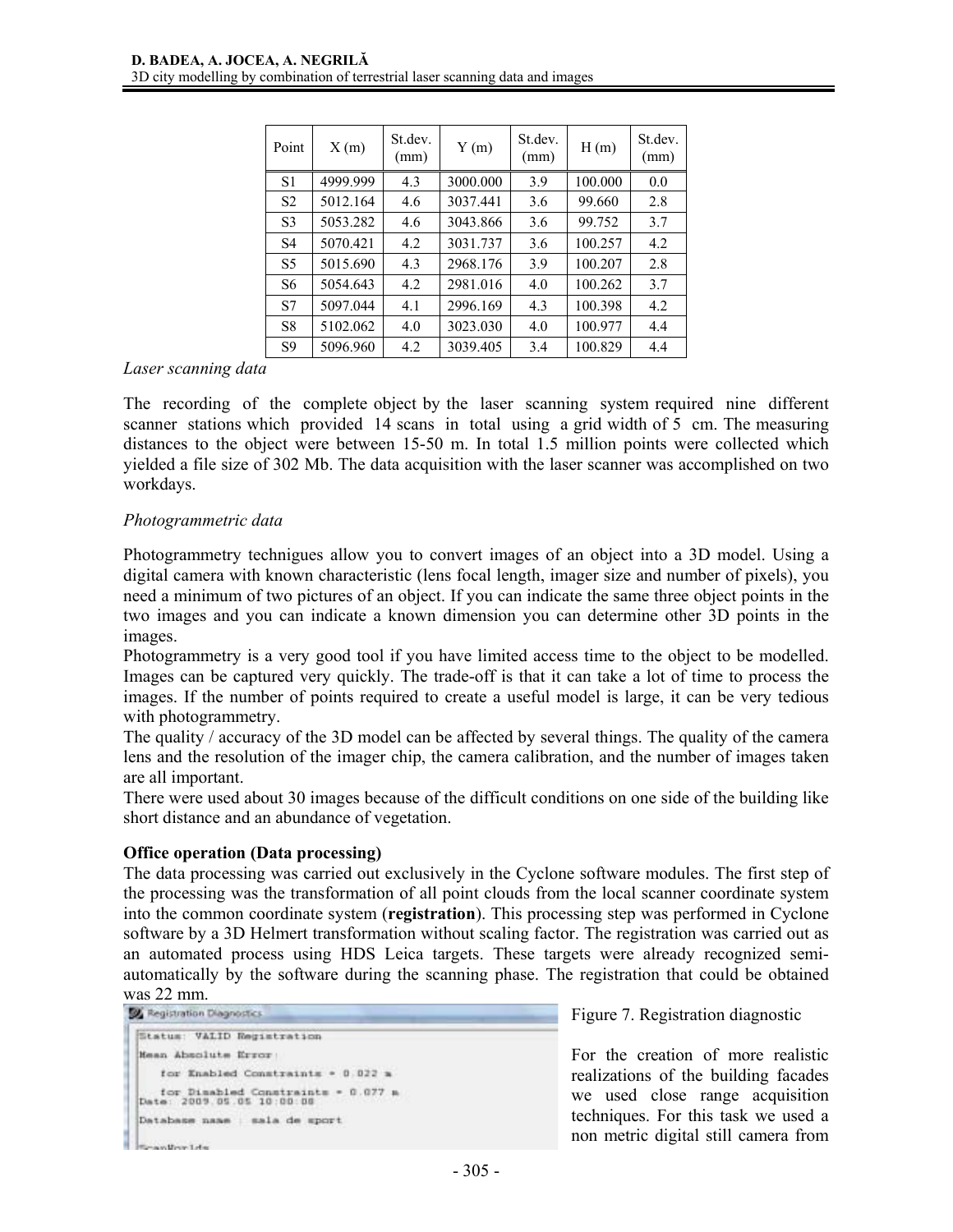Nikon. The acquisition of high resolution photos, the reconstruction of geometries and the rectification of the facade textures using the well known program PhotoModeler, and the processing of terrestrial laser scanning data to derive different types of elements from highly detailed facade parts to even complete building geometries.

For selected buildings, from the registered and geo-referenced point-cloud, a detailed CAD model was derived using the software Cyclone, which is based on fitting primitives to the original terrestrial laser scan data set.



Figure 8. The point cloud and the CAD model

Textures for these geometries have been acquired separately using a Nikon D200 still image camera. The rectification was done using the imaging application Adobe Photoshop Elements. There are also specialized tools like RectifyIt, however Photoshop has been used to reduce the amount of training and because this software offers all functions for image management, cropping, rectification, image editing, composition and simple radiometric corrections.

After all buildings and elements were reconstructed to the desired extend, the goal was to visualize the results. Different ways are conceivable, as there are still images, animations and video-sequences or navigable 3D environments. The decision for the user-sufficient way of visualization is application-dependent. The creation of still-images or animations can be performed with any 3D modeling software which is capable of handling the amount of data which is needed for the visualization (e.g. 3D Studio MAX, Maya, Cinema 4D, etc).

For the sport hall of TUCEB Project, the creation of a video-sequence has been selected as the best way for a judicious visualization solution. The whole 3D-project has been integrated into the modeling application ARTLANTIS and a short movie has been rendered.

### **Modeling in ArchiCAD**

Integrated, object oriented 3D CAD is fast becoming the mainstream design and documentation tool for architectural and design practices all over the world. Traditional drafting-based systems are being phased out in favor of model-based solutions because the allow you to create rather then draw, build rather then draw.

The reason that we choose ArchiCAD for modeling is it's flexibility to create a digital model of the real building. Graphisoft ArchiCAD has been developed, from its inception based on the principles of "building information modeling".

ArchiCAD is mainly oriented for architectural planning, but because its function of Import and Export in CAD standards we were able to use the 3D shapes created in AutoCAD or Cyclone. Doing so, we override the architectural aspect of modeling because we already have the real building. The rest of the procedures were to give a realistic 3D view of our object, based on the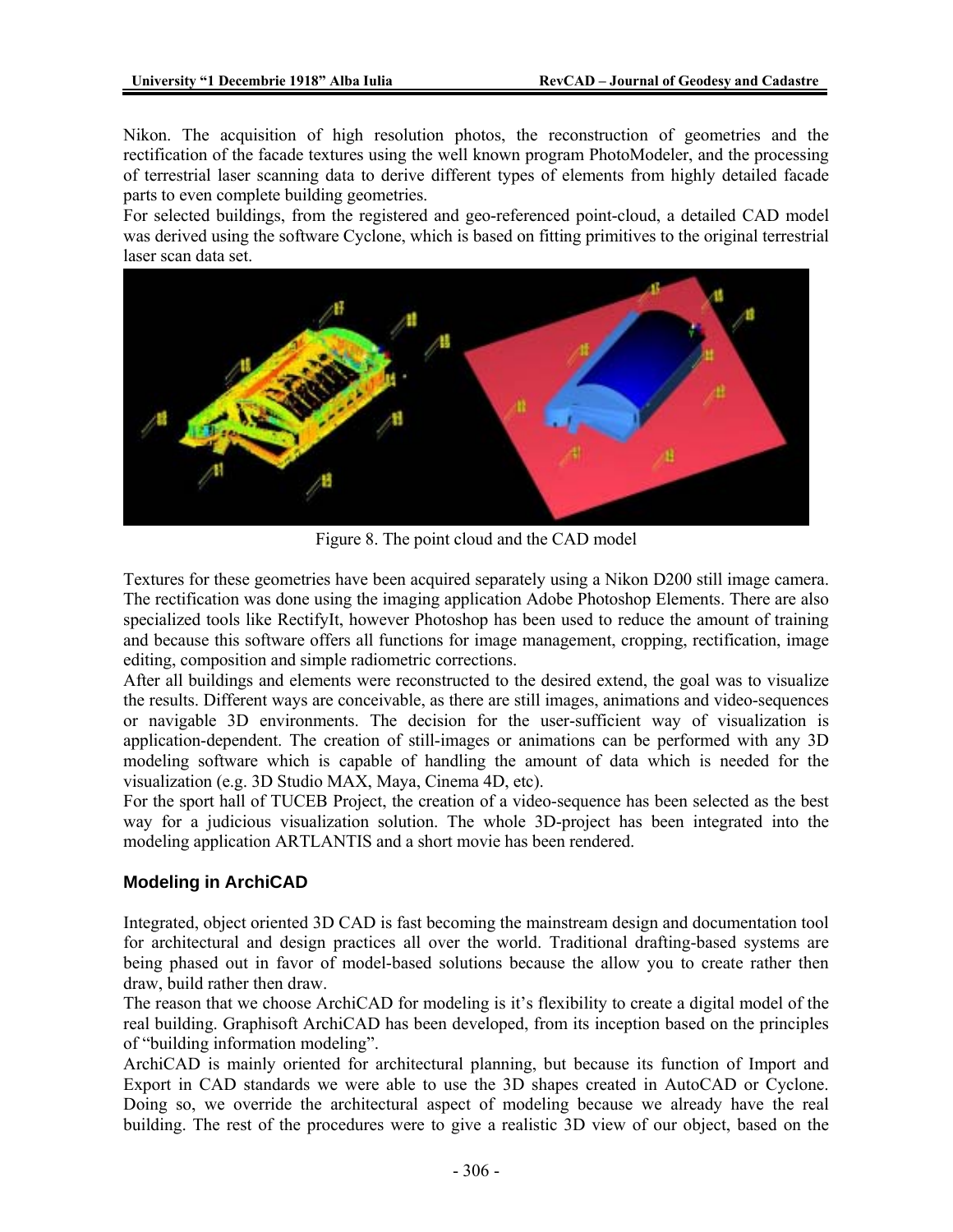program's capabilities to integrate doors, widows, stears, textures and drape images over, directly in a 3D environment, properties for those were being extracted from measurements that we carried on with laser scanner equipment and from images.



Figure 9. Realistic 3D view of object

Artlantis is a powerful ArchiCAD extension wich is able to display, modify and update the 3D model. We use it to generate a realistic scene of our 3D model and the short movie.

### **5. Conclusions**

Image-based approach and laser scanner are not competitive but rather complementary. The former is more suited when higher accuracy is required, while laser scanner is useful when a high amount of data is required in a short time. Combination of the methods allows good results. In both approaches the modeling part (from 3D point to surface) is still the most problematic and time consuming.

## **6. Bibliography**

*1. Coiner Ch., Bruno A.:"3D Laser Scanning for Common Surveying Applications", 2002* 

*2. Cyra Technologies, Inc.: "Cyclone 4.0-User's Manual", 2002;* 

*3. Cyra Technologies, Inc.: "Cyclone Cloud Worx-User's Manual for AutoCAD", 2003;* 

*4. Fröhlich C., Mettenleiter M.: "Terrestrial Laser Scanning - New Perspectives in 3D-Surveying", 2004* 

*5. Jacobs G.: "Extracting Points, Lines, Surfaces, Features and Models from Point Clouds", 2005 6. Jocea A. : Terrestrial 3D Laser Scanning Applications In Civil Engineering Projects, Diploma* 

*Thesis, 2005* 

*7. Conf univ. dr. ing. Ion Ionescu – "Fotogrametrie terestra"* 

*8. Brian Norris • James W. "Close-Range Photogrammetry 2003 Nova Award Nomination 29" 9. Claus Brenner and Guido von Goesseln "Tools And Workflow For The Rapid Acquisition Of 3-D* 

*City Models" - Institute of Cartography and Geoinformatics, University of Hannover* 

*10. F. Remondino, A. Guarnieri, A. Vettore, "Photogrammetry or Laser Scanning?" - Institute of Geodesy and Photogrammetry ETH Hönggerberg - Zurich, Switzerland, Cirgeo - Interdept.* 

*Research Center of Geomatics, University of Padua – Italy* 

*11. Neffra Matthews, "Close-Range Photogrammetry"* 

*12. Clive Fraser, Harry Hanley and Simon Cronk "Close-Range Photogrammetry for accident reconstruction" 2005 - Department of Geomatics, University of Melbourne* 

*13. Graphisoft U.S., Inc. "Graphisoft Archicad Residential"* 

*14. Graphisoft U.S., Inc. Archicad tutorials*